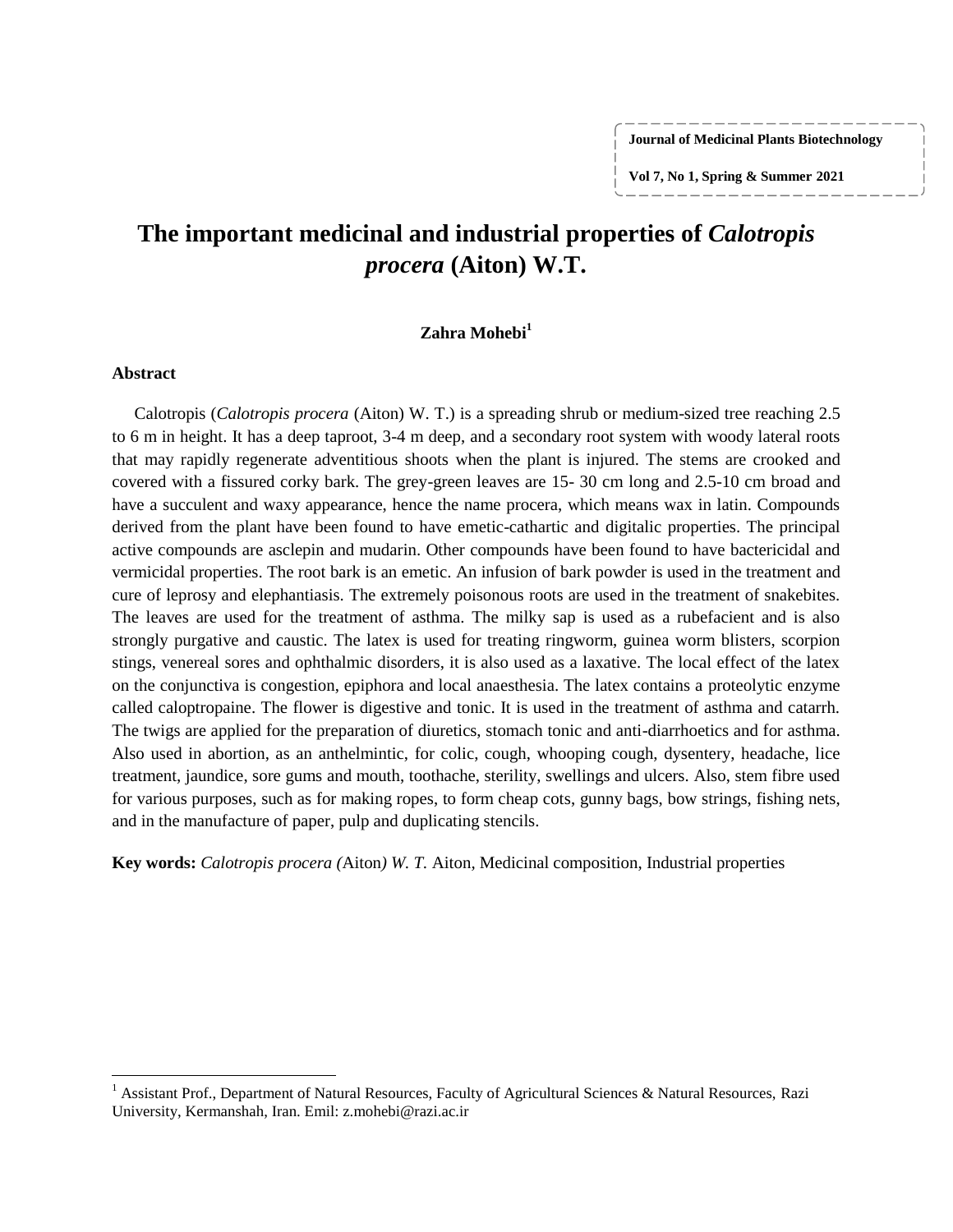### **Introduction**

Iran is one of the arid and semi-arid regions of the world, located at a latitude of 25 to 38 degrees north. Drought has long been a serious threat to the Iranian plateau. Climate change, mismanagement of water resources, poor agricultural pattern, uncontrolled urban development and declining vegetation are some of the causes of drought. Drought is an ecological, agronomic and social phenomenon that causes great damage to human life and natural ecosystems (Petrasovic, 1995). Predictive models show that the world will experience a critical drought over the next four years (Lau and Kim, 2013). Due to its location in the arid region, Iran is one of the most seriously affected regions (Lau and Kim, 2013). According to the World Resources Institute (WRI), Iran is one of the countries that will be under water stress by the year 2040 (Maddocks et al., 2015). Today, the phenomenon of drought is the most important threat to the survival of rural communities in the southern regions of Iran. One of the ways to deal with the threat of drought is to change the agricultural pattern to plants with little or no irrigation need (Razavi and Masoudifar, 2016). Among these, Calotropis (*Calotropis procera*

(Aiton) W.T (Asclepiadaceae)) can be a suitable option due to its special characteristics. This shrub in Bushehr and Hormozgan is called Kharg and in the south of Kerman and Sistan and Baluchestan is Korg and in Arabic it is called Estabarq.

### **Geographical distribution and ecology**

Calotropis is native to tropical and subtropical Africa, Asia, and is abundant in the Middle East (Parsons and Cuthberston, 2001). *Calotropis* is distributed from West Africa to southern Angola, North and East Africa, Madagascar, the Arabian Peninsula, South Asia, Indo-China to Malaysia. It is also found in Australia and many Atlantic islands, Mexico, South and Central America, and the Caribbean (Rahman and Wilcock, 1991). It grows in arid habitats (150 to 1000 mm rainfall) and sometimes in well-drained soils in areas with more than 2000 mm annual rainfall. *Calotropis* may grow up to 1000 meters above sea level in India (Parrota, 2001). This plant is found in Iran in the tropics and southern coasts of the Oman Sea from Khuzestan to Makran Baluchistan at an altitude of 1100 meters above sea level (Akgul and Tozluoglu, 2009). *Calotropis*  also resists in soils composed of sodiumsaturated parent rocks. Sea salt spraying on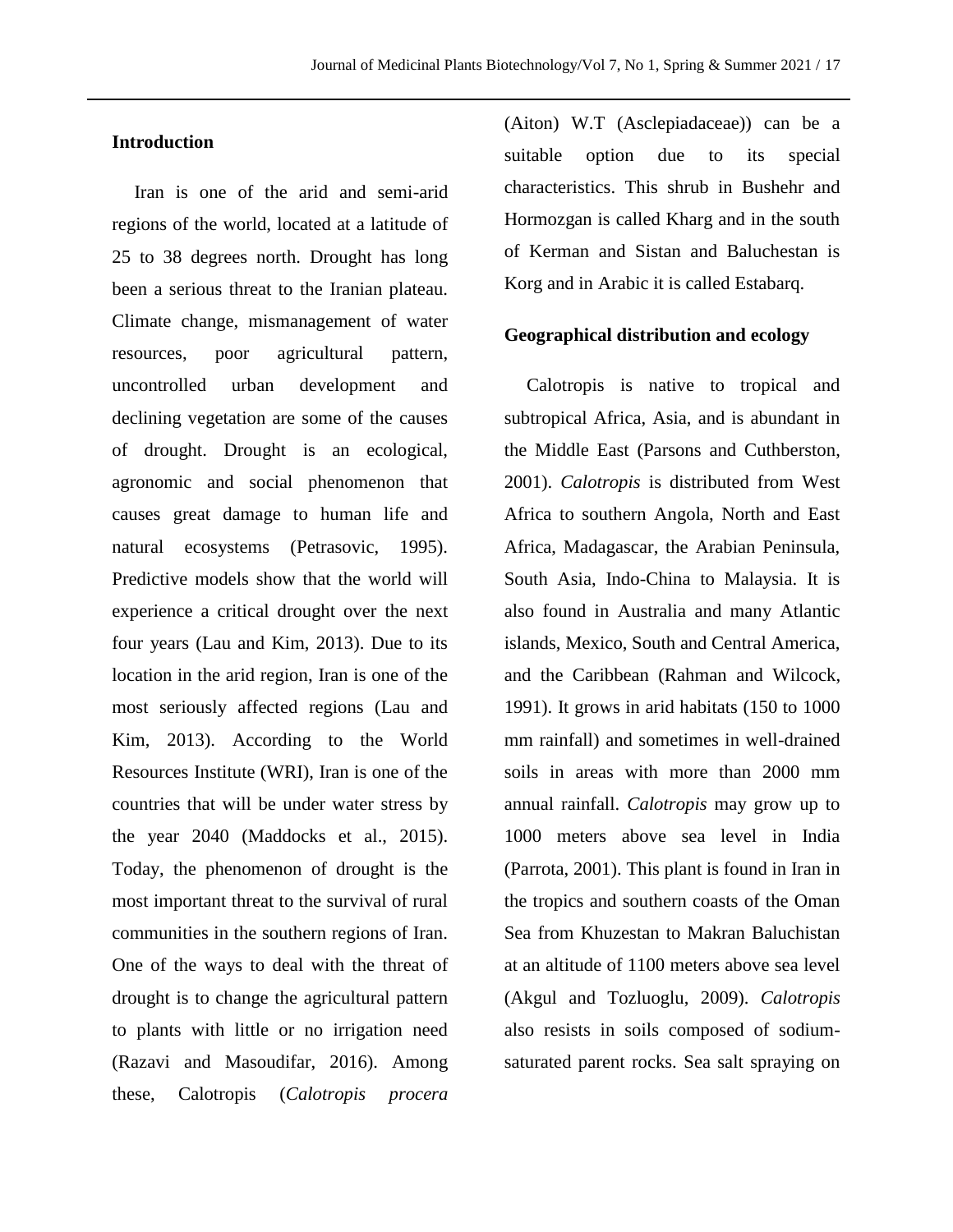the coast is also not harmful to Calotropis (Little et al., 1974).

In Iran, this plant grows in the southern and southeastern regions (Fars, Hormozgan, Bushehr, Khuzestan, Kerman, Baluchistan provinces). Mozaffarian (1991) also reported that Calotropis grows in the southern provinces including Hormozgan, Baluchistan and Khuzestan in these areas, there are relatively dense and widely distributed communities of this plant. In Iran there are 2 species of the genus Calotropis including C. *Procera* and C. *gigantean*. The first species is growing in all areas and southern coasts and the second species in Baluchistan.

# **Propagation and growth of** *Calotropis procera*

The plant is propagated by seeds, but although it produces a lot of seeds, it has little distribution. It seems that the establishment of this plant is naturally problematic. This plant produces bolls in which the seeds are located (Fig. 1). These

bolls open naturally after ripening and the seeds come out (Katembe et al., 1998). *Calotropis* seeds lack initial dormancy, and the longer the seed is stored, the lower the germination rate and germination percent (Al-Sobhi et al., 2006). Germination determines the onset of plant growth, followed by seedling establishment is the most important stage in the plant life cycle (Delesalle and Blum, 1994). The seeds are dispersed by the wind. Seedlings may emerge from a rainy season, but only a few survive (Parsons and Cuthberston, 2001). Using the main root nutrient reserve, *Calotropis* can germinate again each year after a fire or cut (Hassan et al*.*, 2015). The height of the stalk is usually up to about 2 m, but it can sometimes reach up to 5 m in height and 25 cm in diameter of the stem (Little et al., 1974). The root of this tree is 3- 4 meters long, if the plant is damaged, the secondary root system, which is made of wood, can quickly reproduce the roots (Orwa et al., 2009).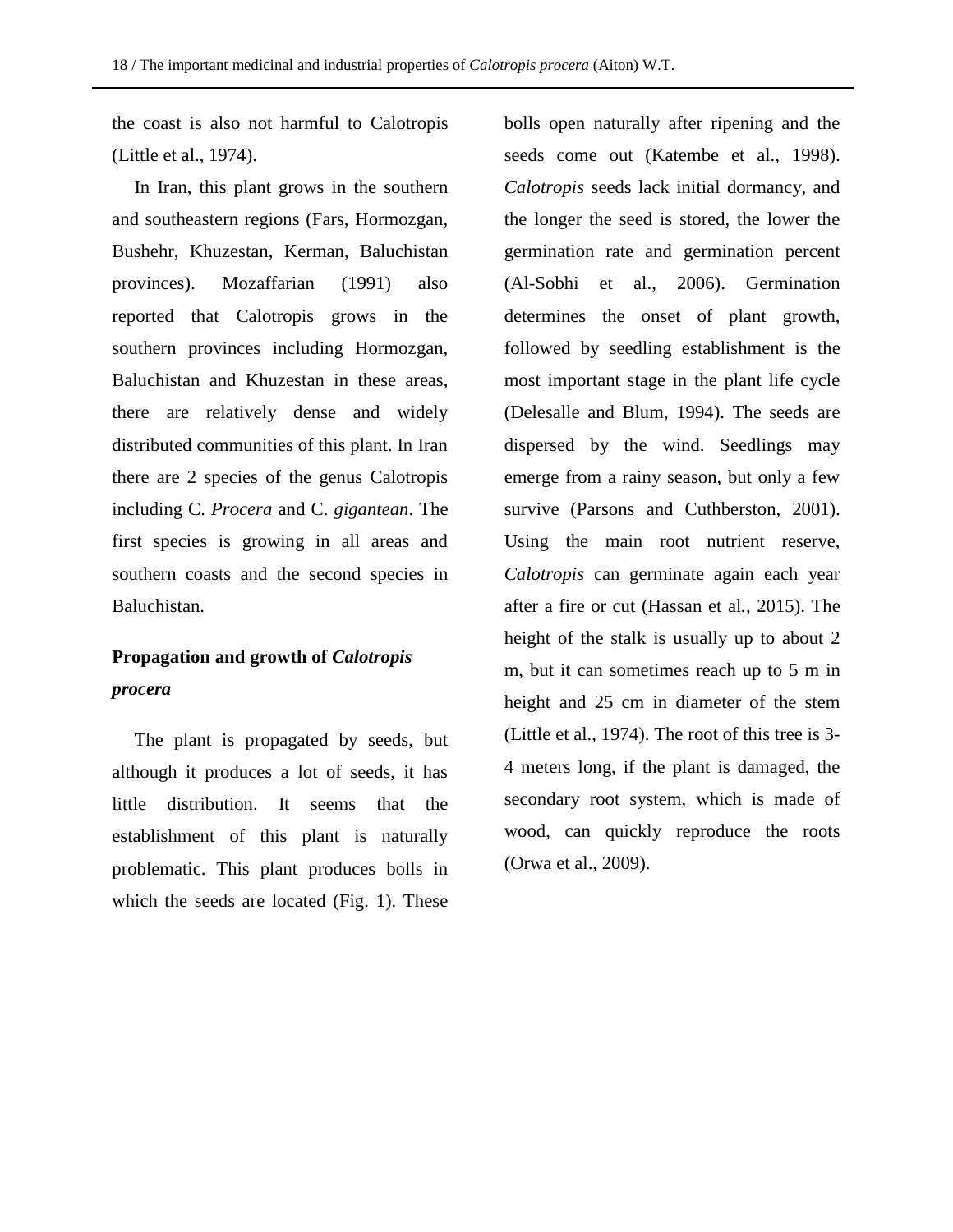

Fig. 1. *Calotropis procera* grows in monospecific stand, b open flowers, c dehiscent fruit showing *dark brown* seeds and d dispersal of seeds with *white silky* pappus

### **Salinity and drought resistance**

Salinity is a limiting factor for the growth and production of various plants. In recent years, the trend of salinization of soils has increased and a large area of arable land has become uncultivable due to excessive accumulation of salt. Lands with different salinity soils cover an area of about 55.6 million hectares, most of which are located in the central plateau of the southern coastal plains of the country and the plain of Khuzestan (Momeni, 2009). *Calotropis* is

reported as a resistant plant to relatively high levels of drought (Alcazar et al., 2011) and salinity, which typically grows in known environments with severe drought characteristics, high temperatures and salinity stress (Khan et al., 2007). It is a drought-resistant desert shrub that can grow widely in desert, tropical, subtropical, arid and semi-arid regions and all desert areas of western India (Boutra, 2010).

# **Application in agriculture and environment**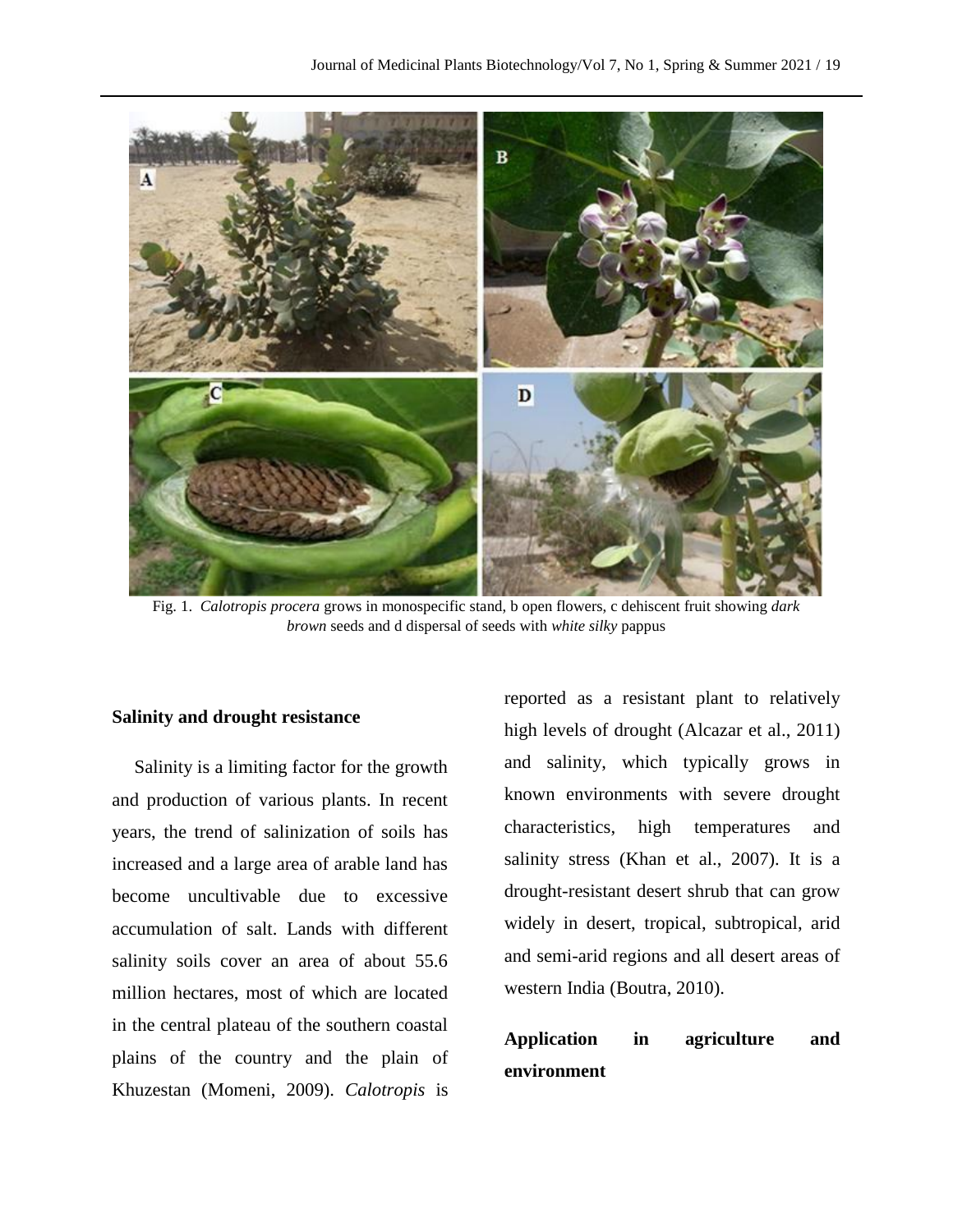Establishment of *Calotropis* to protect the environment and as a nurse species is suitable for most valuable species, which is easily possible by planting potted seedlings or dividing the roots (Campolucci and Paolini, 1990; Fig. 2). In competition with tall weeds, shrubs, especially graminea, *Calotropis* weaken and overcome existing plants, but will remove the shade of their trees. This plant is sometimes cultivated in arid or coastal areas due to its beauty and suitable size, ease of reproduction and management. This plant is a useful biomarker for monitoring pollution in urban and suburban areas. *Calotropis* has the property of bioaccumulation of heavy metals in its leaves and since this plant is able to live in most contaminated soils, it can be used as a strong bioremediation agent in contaminated areas, industrial wastewater or contaminated groundwater (D 'Souzza et al., 2010). Tree sap is used as an indicator of eroding soil in tropical West Africa (Leeuwenberg, 1987).

The valuable medicinal plant *Calotropis*  has a high capacity to absorb heavy metals in its tissues; without serious physiological damage (Al-Yemni et al., 2011). *Calotropis*  is mentioned as copper, cadmium and zinc fixing plant and the accumulation of these elements in the roots of the plant is more than the leaves, based on which it can be considered a useful plant for decontamination of soil pollution (Al-Qahtani, 2012). The observed differences in concentrations of barium, manganese, chromium and zinc between sediment samples in urban and suburban areas indicate that this plant has the necessary potential to absorb these elements (Altaf, 2006). The plant has also been reported to be used to removal of heavy metals such as cadmium and lead from soil, industrial wastewater or contaminated groundwater (D'Souza et al., 1987).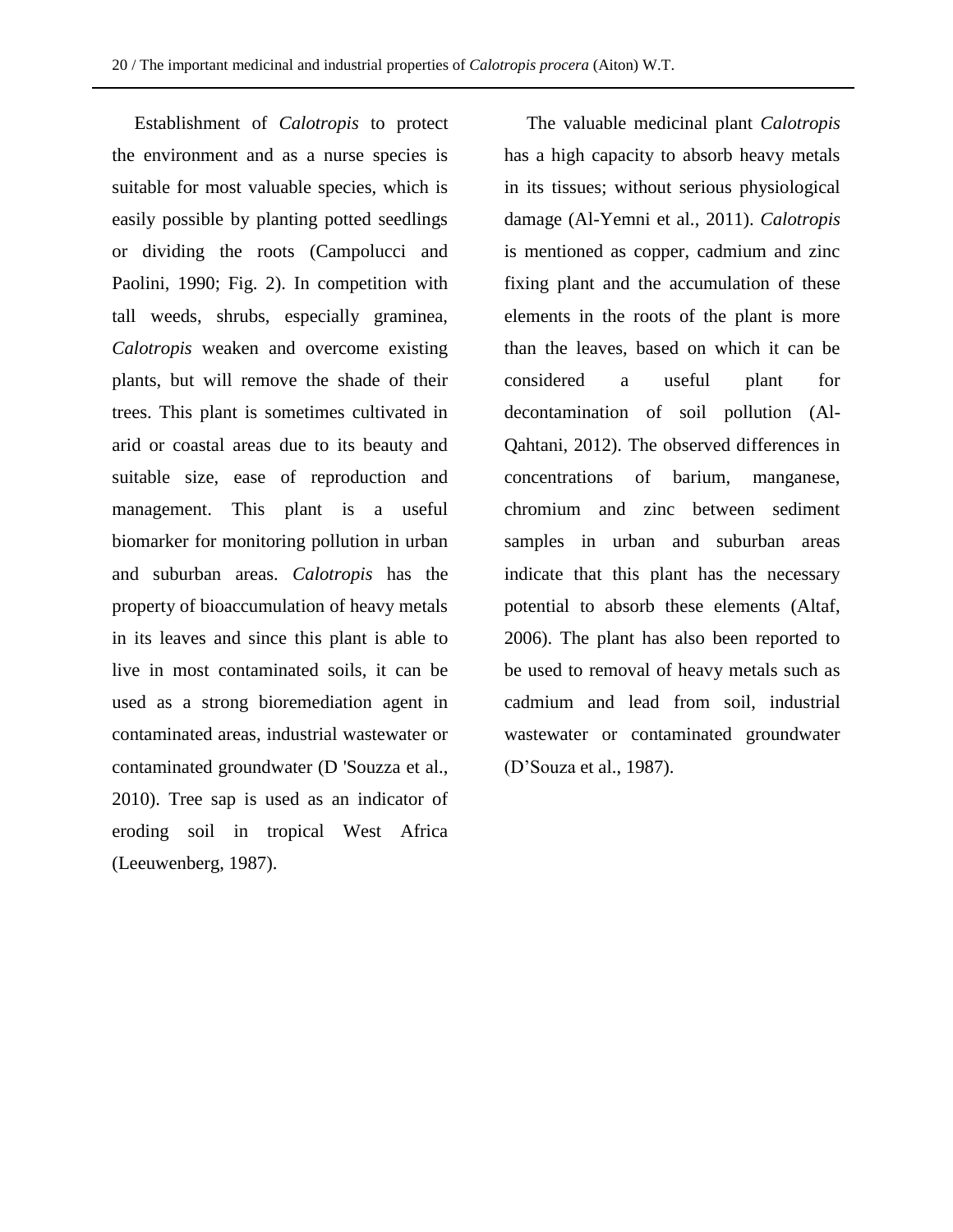

Fig.2. different application of *Calotropis procera*

### **Pesticide properties**

Since the extract of *Calotropis* has high amounts of secondary plant compounds, its extract is a pesticide with a low line slope and has several points of action (Mirzaei et al., 2015; Fig. 2). Considering the harmful environmental effects of chemical pesticides and the low risk of plant compounds for humans and the environment, it seems that such secondary compounds can be used in the short term as a suitable alternative to pest control. *Calotropis* extract is an antioxidant and anti-inflammatory property that has been used to treat farmed catfish (Sayed et al., 2016). The effect of *Calotropis*  extract on three pathogenic bacteria of

farmed fish has been proven (Sancholi and Rigi, 2016). *Calotropis* has an allopathic effect on germination and rooting of other plants. The allochemical compounds in the leaves and roots of *Calotropis* have shown a strong barrier to germination, the growth of millet seeds. Therefore, due to its allopathic potential, *Calotropis* can be used as a biological control of weeds and insects (Samreen et al., 2009) and, of course, as a weed, it is considered a threat to agricultural fields (Yasin et al., 2012). This plant has antifungal properties and is used for fungal diseases of mango (Usha et al., 2009). Asparagus inhibits the growth of plants in the desert by producing toxins (Russell et al., 2011). The leaf extract of *Calotropis* has been used for biological control of the leaf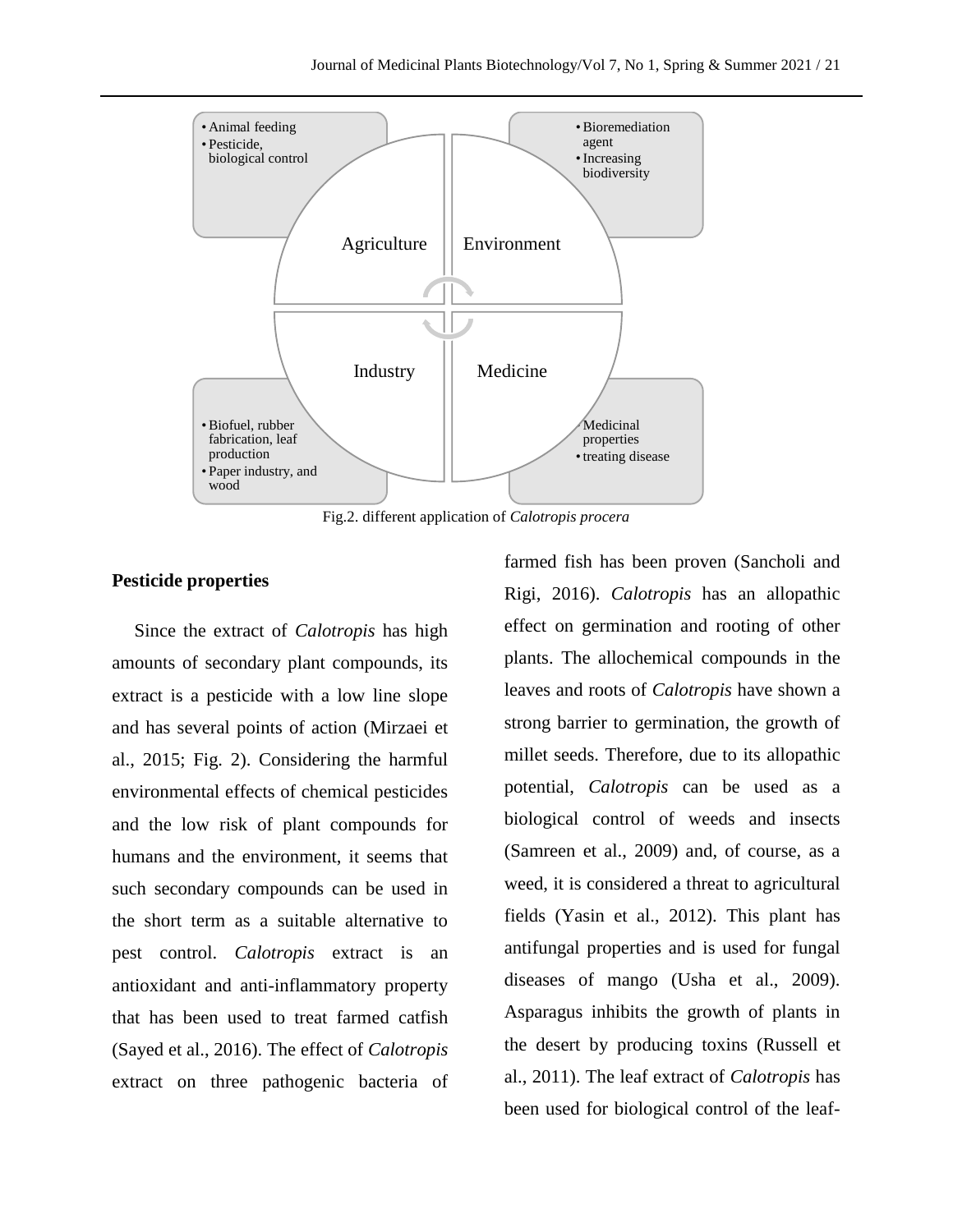eating pest *Spodoptera litur* (Bakavathiappan et al., 2012).

The reports on the bioactivity of extracts from both species are numerous, where the extracts have been utilized as herbicide, fungicide, insecticide, nematicide, acaricide, and as molluscicide. Traditionally, extracts from *C. procera* have been used alone or in combination with that of other plants, such as in a combination of the extract of *C. procera* flowers, *Azadirachta* 

*indica* and *Nicotiana tabacum* leaves, and *Trachyspermum ammi* seeds used against the common cattle tick *Rhipicephalus microplus* (Boophilus) (Al-Sulaibi et al., 2020).

### **Medicinal application**

*Calotropis* tissues, especially the root bark, are used to treat various diseases such as leprosy, fever, malaria and snakebite (Parrota, 2001). *Calotropis* sap is toxic and can cause blistering, itching and skin irritation in sensitive individuals (Little et al., 1974). *Calotropis* has antioxidant, antimicrobial and anti-cellulite properties. In traditional medicine, its leaves, stems and roots are used to treat wounds and skin diseases, diarrhea, fistula and hair sinus disease (Moronkola et al., 2011). In coastal areas of Africa, the plant is used for

dermatitis, dysentery and varicose veins (Von Maydell, 1986). In traditional Indian medicine, dried root powder is used effectively to treat bronchitis, asthma, liver and spleen diseases, and its sap is used to treat hair loss, toothache, fever, swelling and tremors (Vohra, 2004). *Calotropis* leaves are used as a remedy for rheumatism, mumps and burns in India (Murti et al., 2010). *Calotropis* flowers are used to treat gastrointestinal complications, acne, in the West Coast and Central Africa (Von Maydell, 1986).

All parts of *Calotropis procera*, especially seeds and leachate, are often toxic and contain a variety of alkaloids and glycosides, many of which are used in pharmacy and as insecticides. The plant leachate has analgesic and wound healing properties and the plant root has contraceptive and anti-ulcer properties. The hepatoprotective and antioxidant properties of the plant have been attributed to flavonoids in flowers (Qureshi et al., 2007).

*Calotropis* plant leachate is an important source of new compounds such as quercetin flavonoids, flavonoid glycosides, anthocyanins, resins, protein-digesting enzymes in leachate, tannins, sterols, saponins and triterpenoids (Khasawneh et al., 2011; Sharma et al., 2011). Chemical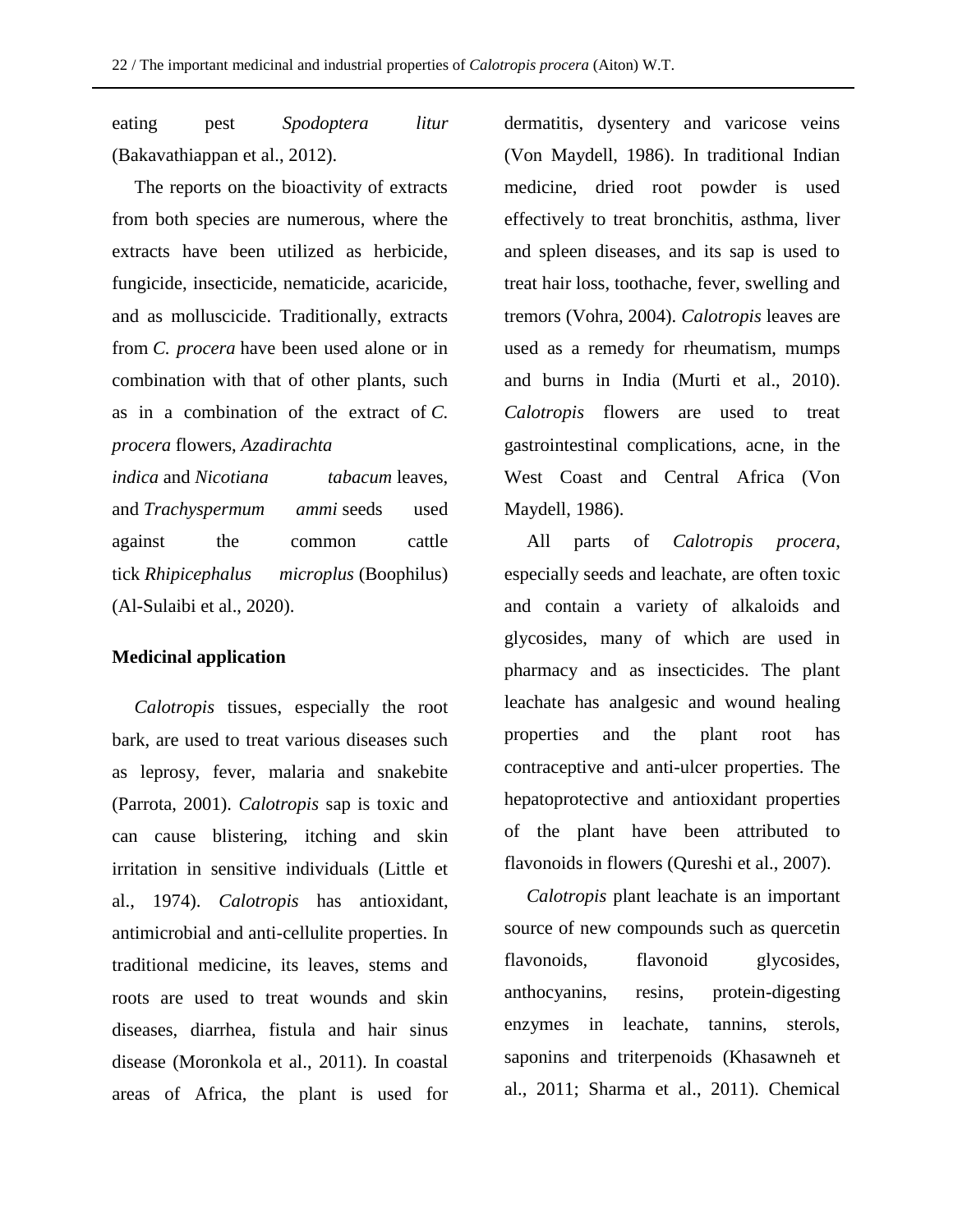analysis of leaf extracts of the plant revealed the presence of compounds such as glycosides, proteins, triterpenoids, steroids and flavonoids, which indicates the importance and medicinal properties of the plant (Tiwari et al., 2014).

Phytochemical studies have shown that a variety of compounds such as triterpenes, triterpenoids (Tiwari et al., 2014), phytosterols, saponins, alkaloids, cardinolides (Sommer and Saedler, 1986) are present in the plant. The presence of alkanes, alkenes, ketones and esters has also been reported in different parts of the plant (Feinbaum and Ausubel, 1988).

### **Industrial application**

Research has shown that all components of the *Calotropis* shrub can be used in different applications (Fig. 2) (Hassan et al., 2015). All parts of this shrub, when cut down, are able to produce large amounts of white sap (Latex) (Mohamed et al., 2016). After separation by centrifugation, this juice contains rubber, serum and oil (Mohamed et al., 2016). *Calotropis* is a source of bioenergy and biofuels in semi-arid regions (Rathore and Menna, 2010). This plant contains valuable hydrocarbons that can replace diesel fuels (Choudhury and Singh 1993; 2007). The chemical composition of

white sap is very complex, with 25 to 35% of it being made of natural rubber (cis-1,4 isopropane) (Rifaat et al., 2004). This natural sap is used as a raw material for making tires, gloves, seals, balloons, sports balls, etc. (Bode et al., 2000). The trunk of *Calotropis* can be comprehensively studied for use in lignocellulose industries such as paper making (Dehghani Firoozabadi et al., 2017). The fibers produced from this plant, unlike other natural cellulose fibers, have a low density (0.9 g/cubic centimeter) and an attempt has been made to use the raw inflorescence of this plant as a filler in the jacket (Kamrani et al., 2010).

Within limits, the wood of *C. procera* is utilized as cooking fuel in some areas. Also, the plant is being studied extensively as a source of biofuel with the gross heat content of the plant estimated at 6.1 kcal/g. Erdman et al. (1981) give a heat value of the whole plant of 4.2 kcal/g, Radhaboy et al. (2019) put it at 5.2 kcal/g. The heat values of whole plant fractions extracted with benzene, with petroleum ether and with ethyl acetate have been given as 9.6 kcal/g, 13.7 kcal/g, and 7.4 kcal/g, respectively. Both the seeds of *C. procera* and *C. gigantea* are judged as having the potential of providing biodiesel conforming to European and ASTM standards and have a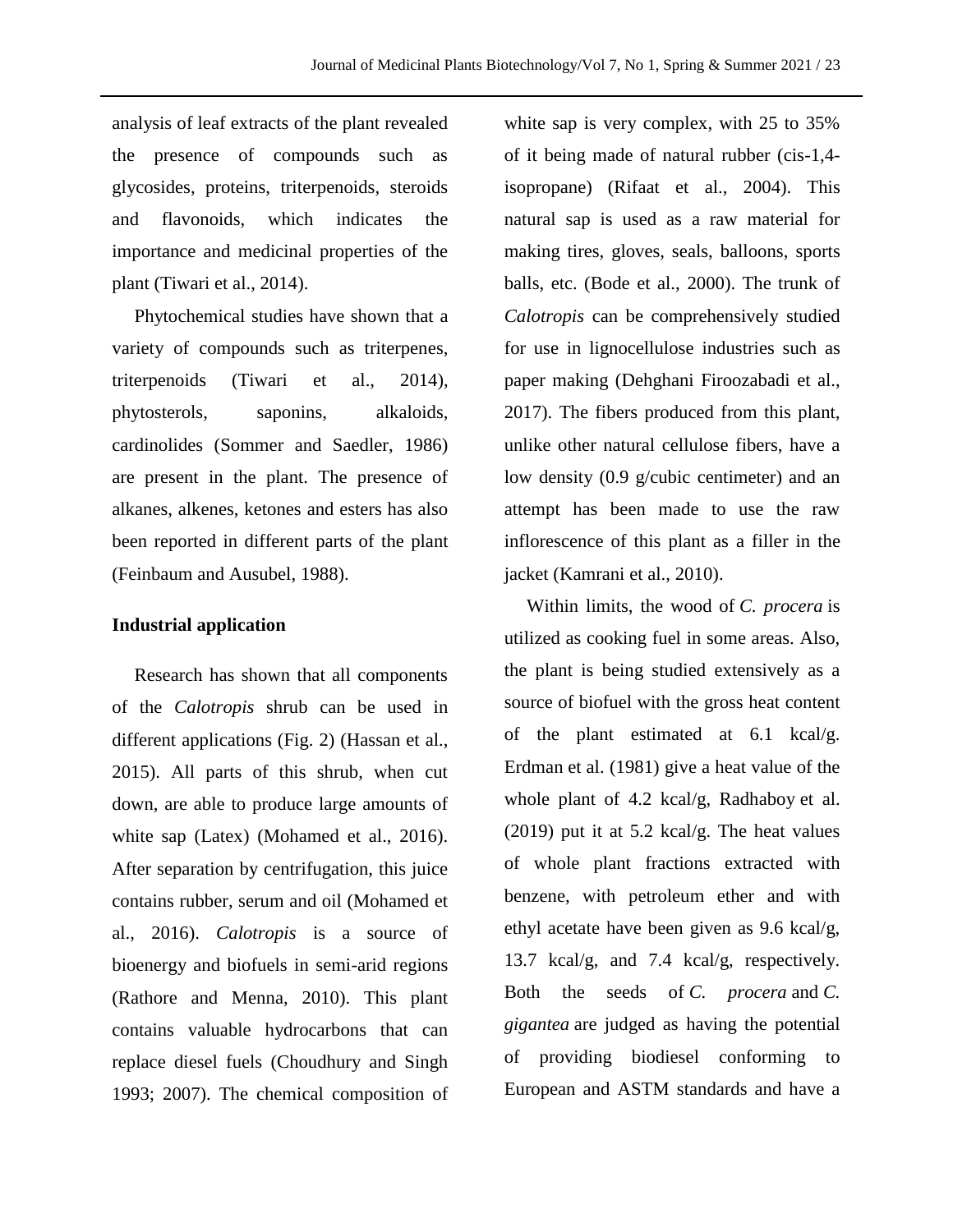relatively high oil-content (*C. gigantea*: 31%; *C. procera*: 26%). In all published seed oil analyses of both *C. procera* and *C. gigantea*, oleic acid, palmitic acid, linoleic acid and stearic acid were the main constituents (Al-Sulaibi et al., 2020).

Decan hydrocarbon is an alkan with the chemical formula of  $C_{10}H_{22}$ . There are 75 structural isomers for the decan with almost similar properties. These isomers of decan are flammable liquids. The decan is part of diesel (gasoline) and white petrolreum. Like other alkanes, these compounds are nonpolar solvents, do not dissolve in water, and are easily flammable (Alam and Ali 2009). Therefore, it can be used as fuel. The decan compounds are also used as solvents in the paint, rubber and paper industries. The presence of decan compounds including pentadecan, hexadacan, pentadecan in leaf, docazenamide, isobutyl nonan, chromium methyl dodecan has been reported in the essential oil of *Calotropis* (Alam and Ali 2009). Doshi et al., (2012) reported the composition of decan and its derivatives including tetradcan, penta decan and trimethyl decatrin by examining the latex compositions of the plant. Dhivya and Manimegalai (2013) also detected the presence of pentadecanoic acid and octadecanoic acid methyl ester compounds

by chromatogram analysis of GC/MS extract of *Calotropis* extract. Verma et al., (2013) also identified the presence of octadecanoic acid methyl and ethyl ester compounds in the ethanolic and chloroform extracts of *Calotropis* leaf.

Natural fibers are considered by researchers and craftsmen due to their properties such as low density, availability, suitable length, renewability and high strength in composite fabrication, especially as a reinforcing material in thermoplastic composites (Cristaldi et al., 2010). *Calotropis* has two types of fibers, including the fibers inside the fruit (short fibers) and the fibers in the stem bark (long fibers) (Figure 2) and has the potential to be used in the manufacture of wood composites and textiles (Reddy & Yang 2009). Also, *Calotropis* shrub with advantages such as low density and high percentage of cellulose, can provide suitable composites and insulation boards (Tarbi et al., 2016).

The production of yarn from the fibers of the *Calotropis* shrub as a mixture has existed since ancient times; Due to the smooth, brittle and slippery surface of the fiber, it is possible to produce yarn in the form of 100% fiber with a special method and with new devices and equipment. To produce yarn, 100% starch is needed to first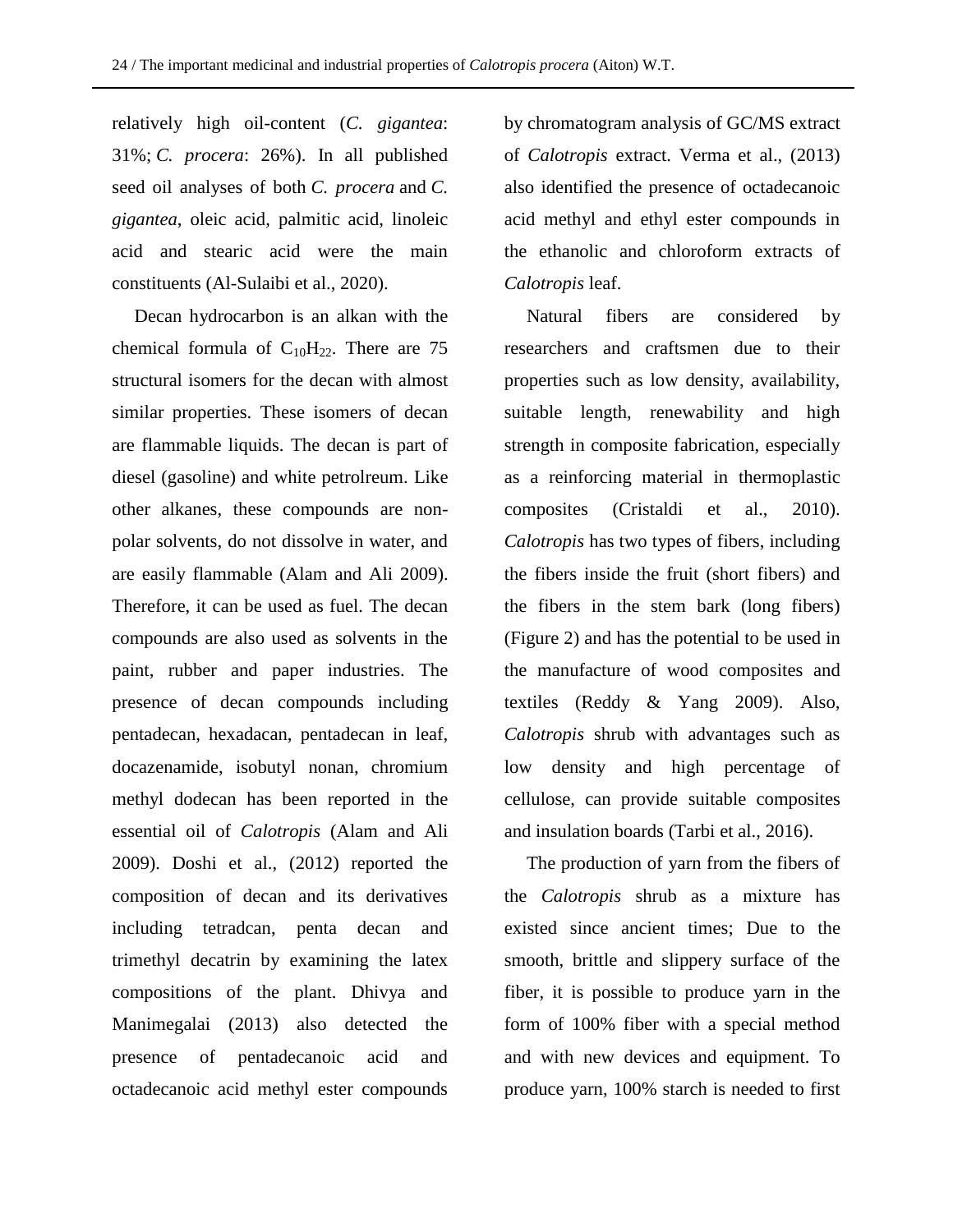turn these fibers into an arranged form called wick, so that it can be turned into yarn in a spinning machine. Silk pitchers can be obtained from the *Calotropis* plant. Water vapor permeability is one of the most important properties of the fabric that has a direct impact on the comfort of clothing.

### **Conclusion**

*Calotropis procera* and *Calotropis gigantea* are undemanding plants that, while being undesirable weeds in some regions, have economic potential as a source of fuel and chemical feedstock. The review showed their use in providing construction materials and, in limitations, their utilization as animal feed. Extracts of *C. procera* and *C. gigantea* are employed widely as natural pesticides. The application of the two plants in bioremediation efforts, including in the monitoring of environmental pollutants in the soil was discussed, also. Given the

### **References**

- Akgul M and Tozluoglu A, (2009) "Juvenile woods from beech (*Fagus orientalis* L) and pine (Pinus nigra A) plantations" Trends in Applied Sciences Research 4(2): 116-125.
- Al Sulaibi M. A. M, Carolin T and Thies T, (2020) "Chemical Constituents and Uses of *Calotropis Procera* and *Calotropis Gigantea* – A Review (Part I – The

importance of this plant in rehabilitating arid and desert areas and turning them into economic areas, the study of how to preserve and rehabilitate vegetation in natural resources is of particular importance and needs to be given special attention. Due to its great adaptation to environmental dehydration conditions and pharmaceutical and industrial applications, it can be a very economical alternative to low-yield and high-consumption irrigated crops. On the other hand, this plant can be cultivated and developed well in lands and waters unsuitable for agriculture. Principled planning for the development of planting, rehabilitation, exploitation and protection of this plant in natural and agricultural fields can be an effective aid in job creation and sustainability of the rural community economy exposed to water stress.

Plants as Material and Energy Resources)" Open Chemistry Journal  $7:1-15.$ 

- Alam P. and Ali M, (2009) "Phytochemical investigation of *Calotropis procera* Ait roots" Indian Journal of Chemistry 48: 443-446.
- Alcazar R., Bitrian M., Bartels D, Koncz C. & Altabella T, (2011) "Polyamine metabolic canalization in response to drought stress in Arabidopsis and the resurrection plant Craterostigma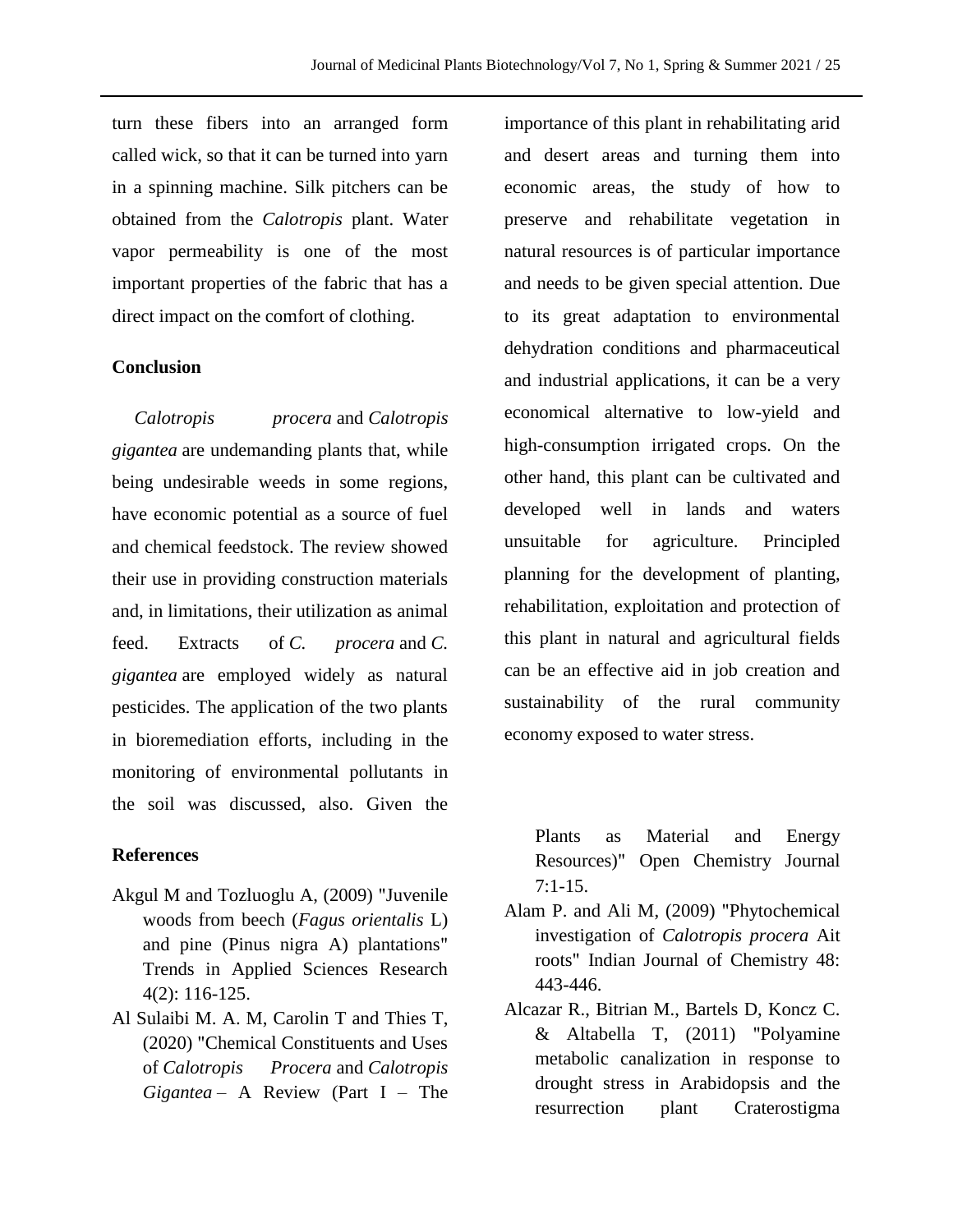plantagineum" Plant signaling and behavior 6:243–250.

- Al-Qahtani Kh, (2012) "Assessment of heavy metals accumulation in native plant species from soil contaminated in Riyadh city" Saudi Arabia. Life Science Journal 9(2): 384-392.
- Al-Sobhi O., Al –Zahrani A., & Al-Ahmadi S, (2006) "Effect of salinity on chlorophyll and carbohydrate contents of Calotropis procera seedlings" Seed Res 8: 88-97.
- Altaf J, (2006) "Response of *Calotropis procera* for Urban, Suburban and Sewage Pollution" Umm Al-Qura Univ. J. Sci. Med. Eng 18(1): 31–40.
- Al-Yemni M.N, Sher H, El-sheikh M.A. & Eid, E.M (2011) "Bioaccumulation of nutrient and heavy metals by *Calotropis procera* and *Citrullus colocynthis* and their potential use as contamination indicators" Scientific Research and Essays 6(4): 966-976.
- Bakavathiappan G, Baskaran S, Pavaraj M., & Jeyaparvathi S, (2012) "Effect of Calotropis procera leaf extract on Spodoptera litura (Fab.)" Journal of Biopesticides 5(1): 135-138.
- Bode HB, Zeeck A, Hahn KP, & Jendrossek D (2000) "Physiological and chemical investigation into microbial degradation of Synthetic poly (cis-1, 4-isoprene)" Applied and Environmental Microbiology 66: 3680-3685.
- Boutraa T (2010) "Growth performance and biomass partitioning of the desert shrub *Calotropis procera* under water stress conditions" Research Journal of Agriculture and Biological Sciences 6: 20–26.
- Campolucci P & Paolini C, (1990) "Desertification control in the Sahel regionslow- cost large-scale afforestation techniques" Desertification control in the Sahel regions-low-cost large-scale afforestation techniques. 10pp
- Choudhury R & Singh R, (1993) "Enhanced hydrocarbon extraction from Calotropis procera—a petrocrop" Petrol Sci Technol 11 (5, 6):733–749.
- Cristaldi G, Latteri A, Recca G & Cicala G, (2010) "Composites based on natural fibre fabrics "Woven Fabric Engineering 17: 317-342.
- D'Souzaa RJ, Varuna M, Masihb J, & Paul M.S, (2010) "Identification of Calotropis procera L. as a potential phytoaccumulator of heavy metals from contaminated soils in urban North Central India" J Hazard Mater 184:457– 464.
- Dehghani Firoozabadi M, Yadollahi R & Matini B.H, (2017) "Investigation of anatomical properties and chemical composition of shrub wood" Journal of Conservation and Exploitation of Natural Resources 5 (1): 52-37.
- Delesalle V, & Blum S, (1994) "Variation in germination and survival among families of Sagittaria latifolia in response to salinity and temperature" Inter. J. Plant Sci 155: 187-195.
- Dhivya R. & Manimegalai K, (2013) "Preliminary Phytochemical Screening and GCMS Profiling of Ethanolic Flower Extract of *Calotropis gigantea*  Linn.(Apocynaceae)" Journal of Pharmacognosy and Phytochemistry 2(3): 28-32.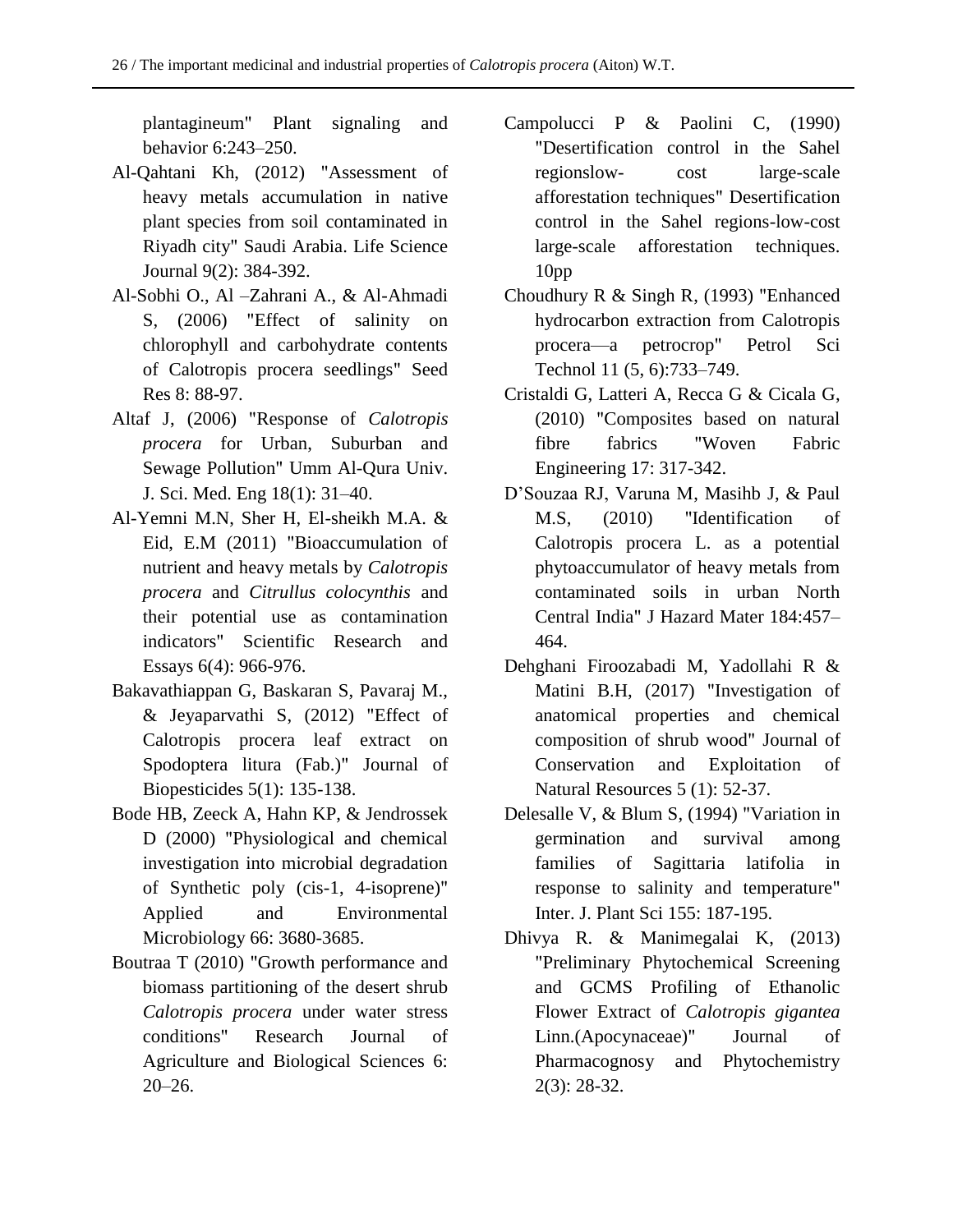- Doshi H.V, Parabia F.M, Sheth F.K, Kothari I.L, Parabia M.H. & Ray A, (2012) "Phytochemical analysis revealing the presence of two new compounds from the latex of *Calotropis procera (*Ait.) R. Br" International Journal of Plant Research 2(2): 28-30.
- Erdman M.D, & Erdman B.A, (1981) "*Calotropis procera* as an alternative source of plant hydrocarbons" Econ. Bot 35: 467-472.
- Feinbaum R.L, & Ausubel FM, (1988) "Transcriptional regulation of the Arabidopsis thaliana chalcone synthase gene" Molecular and Cellular Biology 8(5): 1985-1992.
- Ghahreman A, (1994) "Cormophytes of Iran (plant systematic)" Tehran: Publication of Center of University 2: 841.
- Hassan L. M, Galal T. M, Farahat E. A, & El-Midany M. M, (2015) "The biology of Calotropis procera (Aiton) WT" Trees 29(2): 311-320.
- Kamrani S, Sarayan, A.R & Akbarpour I, (2010) "Studying from the Properties of Chemi-Mechanical Pulping and Alkaline Peroxide Mechanical Pulping of Wheat Straw Golestan province" Iranian Journal of Wood and Paper Science Research 25:1 (In Persian).
- Katembe, W., Ungar, I., & Mitchell, J. 1998. "Effect of salinity on germination and seedling growth of two Atriplex species (Chenopodiaceae)" Ann. Bot 82: 167- 175.
- Khan R, Shahzad S, Choudhary M.I, Khan S.A & Ahmad A, (2007) "Biodiversity of the endophytic fungi isolated from *Calotropis procera* (Ait.) R. Br"

Pakistan Journal of Botany 39: 2233- 2239.

- Khasawneh MA, Elwy HM, Fawzi NM, & Hamza AA, (2011) "Antioxidant Activity, Lipoxygenase Inhibitory Effect and Polyphenolic Compounds from Calotropis procera (Ait.) R. Br" Research Journal of Phytochemistry 5(2): 80-88.
- Lau W. K.M, Wu H.T, & Kim K. M, (2013) "A canonical response of precipitation characteristics to global warming from CMIP5 models, Geophys" Res. Lett 40: 3163– 3169.
- Leeuwenberg A.J.M, (1987) "Medicinal and poisonous plants of the tropics. Pudoc Wageningen, the Netherlands"
- Little EL, Woodbury R.O & Wadsworth F.H, (1974) "Trees of Puerto Rico and the Virgin Islands" vol. 2. Agriculture handbook 449. U.S. Department of agriculture, Washington 1024pp
- Maddocks A, Young R. S, & Reig P, (2015) "Ranking the world's most water stressed countries in 2040" World Resources Institute, August 26.
- Mirzaei F, Sami M.A & Allahyari H (2015) "Bio-parameters of *Chrysoperla carnea* (Stephens) by feeding on common pistachio psyllids treated with three plant extracts and the pesticide amitraz" Journal of Biological Control of Plant Pests and Diseases 3 (2): 151-164.
- Mohamed NH, Liu M, Abdel-Mageed WM, Alwahibi LH & Dai H, (2016) "Cytotoxic cardenolides from the latex of Calotropis procera" Bioorganic & Medicinal Chemistry Letters 25: 4615- 4620.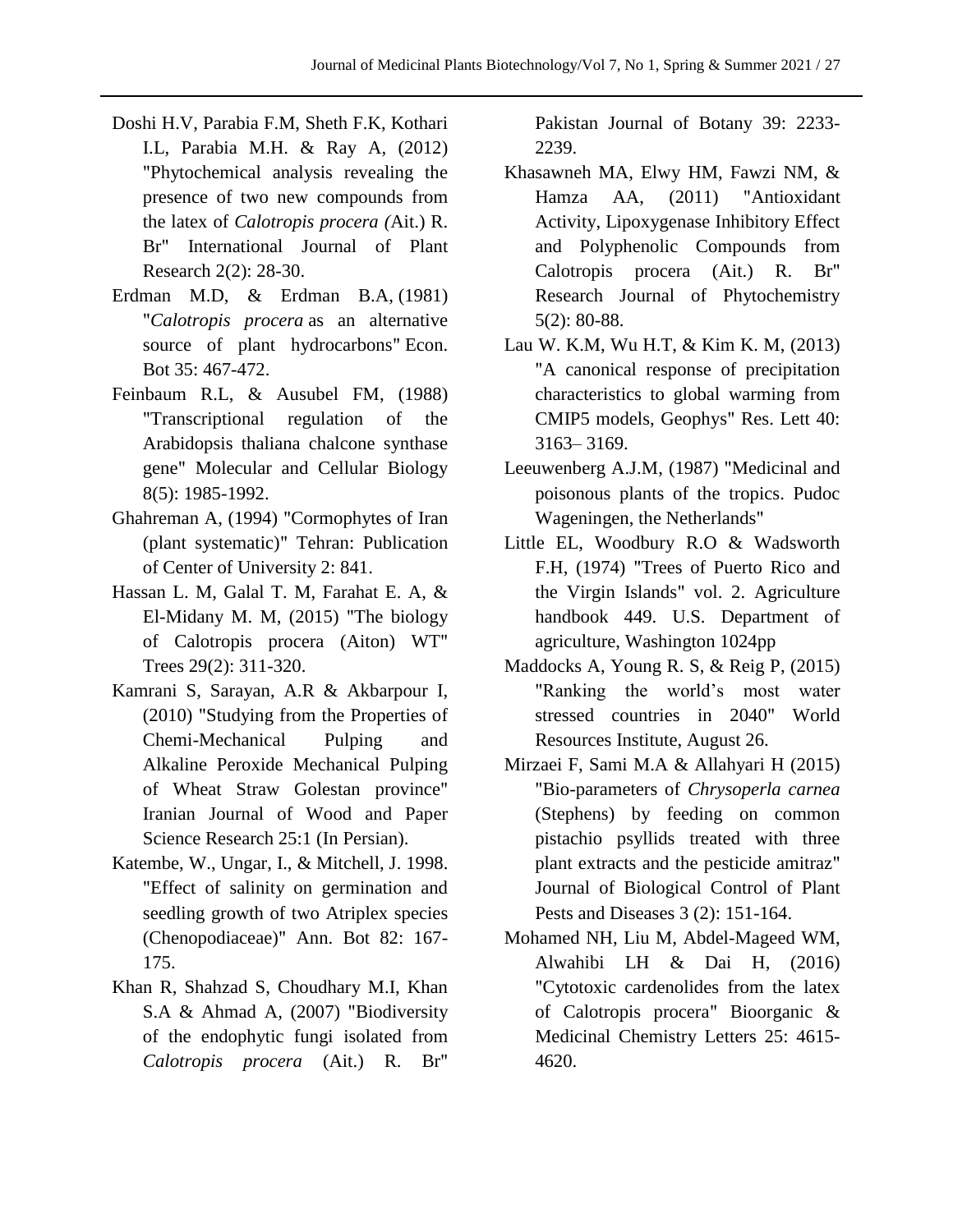- Momeni A, (2009) Geographic distribution of soil salinity levels of Iran. Journal of soil science (soil and water) 24(3): 215- 204 (in Persian).
- Moronkola D.O, Ogukwe C & Awokoya K.N, (2011) "Chemical compositions of leaf and stem essential oils of *Calotropis procera* Ait. R. Br [Asclepiadaceae]. Pelagia Res Libr Chem Sin 2(2):255– 260.
- Mozaffarian V, (1991) Plant Systmematics. Amir Kabir University Press.
- Murti Y, Yogi B & Pathak D, (2010) "Pharmacognostic standardization of leaves of *Calotropis procera* (Ait.) R. Br. (Asclepiadaceae)" Int J Ayur Res  $1(1):14-17.$
- Orwa C, Mutua A, Kindt R, Jamnadass R & Antony S, (2009) "Agro- forestry database: a tree reference and selection guide version 4.0" World Agroforestry Center, Kenya.
- Parrotta J.A, (2001) "Healing plants of Peninsular India. CAB International, Wallingford, UK and New York. 944 pp.
- Parsons W.T & Cuthbertson E.G, (2001) Noxious weeds of Australia, Seconds edn. Csiro Publishing, Melborn 712pp.
- Petrasovich I, (1995) Drought in the Carpathians Basin- In: Proceedings of the International ICID Workshop on Drought in the Carpathians Region (Eds.: Vermes, L., and Mihalny, A.) 3-5 May, Budapest-Alsogod 7-14.
- Qureshi AA, Prakash T, Patil T & Viswanath Swamy A, (2007) "Hepatoprotective and antioxidant activities of flowers of *Calotropis procera* (Ait) R. Br. in CCl4 induced

hepatic damage" Indian journal of experimental biology 45(3): 304-310.

- Radhaboy G, Pugazhvadivu M, Ganeshan P & Ramshankar P, (2019) "Analysis of Thermochemical behaviour of *Calotropis procera* parts for their potentiality" International Journal of Ambient Energy 1-7.
- Rahman M. A & Wilcock C. C (1991) "A taxonomic revision of Calotropis (Asclepiadaceae)" Nordic Journal of Botany 11(3): 301-308.
- Rathore M & Menna R.K, (2010) "Potential of utilizing *Calotropis procera* flower biomass as a renewable source of energy" J phytol 2(1):18–83.
- Reddy N & Yang Y (2007) "Structure and properties of natural cellulose fibers obtained from sorghum leaves and stems" Journal of Agriculture Food and Chemistry 55 (14): 5569-5574.
- Rifaat H.M & Yosery M.A, (2004) "Identification and characterization of rubber degrading Actinobacteria" Applied Ecology and Environmental Research 2: 63-70.
- Russell D.J, Al Sayah M.H & Munir F.M, (2011) "Volatile compounds produced by *Calotropis procera* leaves that aid in the repulsion of grazers" J Biodvers Ecol Sci 1(3):191–196.
- Samreen U, Hussain F & Sher Z, (2009) "Allelopathic potential of *Calotropis procera* (Ait.) Ait" Pak J Pl Sci 15(1):7– 14.
- Sancholi N & Rigi M, (2016) "Investigation of the effect of rattlesnake, tatura and *Calotropis procera* plant extracts on three species of fish pathogenic